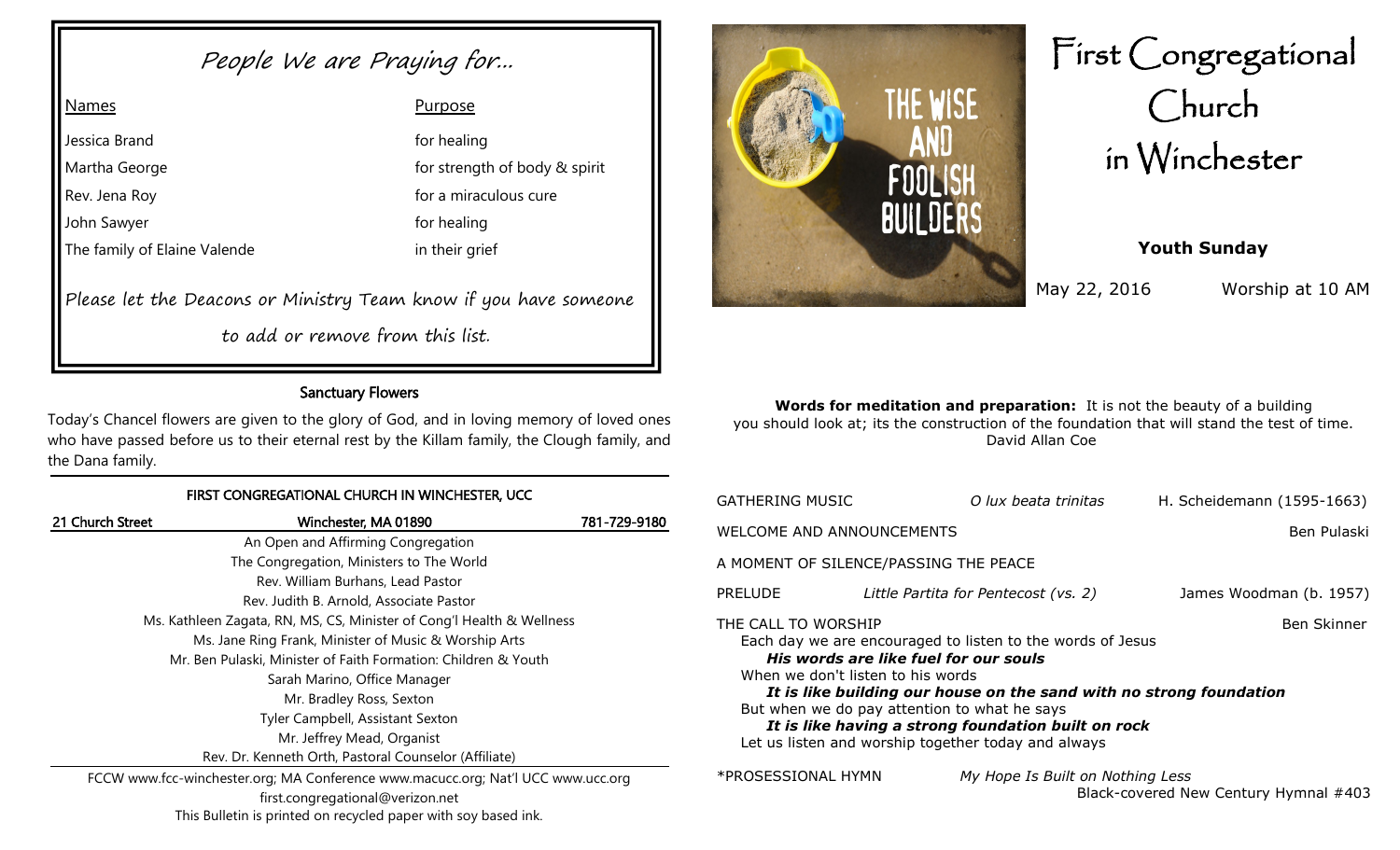| Sophie Ehrbar<br>*GATHERING PRAYER & THE LORD'S PRAYER<br>Let us open our hearts to you, dear God and help us hear your words<br>Today we are thankful to live in your presence<br>as we are blessed with your guidance.<br>Help us to build a system of strong roots so we can live long faithful lives<br>Inspire and be with us in our time together.<br>Hear us as we pray<br>Our Father, who art in heaven, hallowed be thy name. Thy kingdom come.<br>Thy will be done on earth as it is in heaven. Give us this day our daily bread<br>and forgive us our sins as we forgive those who sin against us, and lead us not |                                                                                                                   | Doxology<br>(Please use words that are most meaningful to you)<br>Praise God from whom all blessings flow,<br>Praise God all creatures here below,<br>Praise God above you heavenly host,<br>Creator, Christ and Holy Ghost. Amen.<br>*Prayer of Dedication<br><b>SERVICE OF PRAYER</b> |                                                                                                                                                                | <b>NCH 780</b><br>Jack Carpini<br>Harry Carpini |
|-------------------------------------------------------------------------------------------------------------------------------------------------------------------------------------------------------------------------------------------------------------------------------------------------------------------------------------------------------------------------------------------------------------------------------------------------------------------------------------------------------------------------------------------------------------------------------------------------------------------------------|-------------------------------------------------------------------------------------------------------------------|-----------------------------------------------------------------------------------------------------------------------------------------------------------------------------------------------------------------------------------------------------------------------------------------|----------------------------------------------------------------------------------------------------------------------------------------------------------------|-------------------------------------------------|
| into temptation, but deliver us from evil. For thine is the kingdom and the<br>power and the glory forever. Amen                                                                                                                                                                                                                                                                                                                                                                                                                                                                                                              |                                                                                                                   | *CLOSING SONG                                                                                                                                                                                                                                                                           | Let's Go Down                                                                                                                                                  | Words and music by Matt Perez & The Family Band |
| *AN ACT OF PRAISE<br>The Gloria Patri<br>(Please use words that are most meaningful to you)<br>Glory be to the Creator and to the Christ and to the Holy Ghost;<br>As it was in the beginning, is now and ever shall be;<br>World without end, amen, amen.                                                                                                                                                                                                                                                                                                                                                                    | PH 513                                                                                                            |                                                                                                                                                                                                                                                                                         | Let's go down to the water,<br>Let's go down down down.<br>Let's go down with the Father,<br>Let's go down down down.                                          |                                                 |
| RITE 13 CEREMONY                                                                                                                                                                                                                                                                                                                                                                                                                                                                                                                                                                                                              | See insert                                                                                                        |                                                                                                                                                                                                                                                                                         | Wash away all that remains.<br>All our sin and shame,                                                                                                          |                                                 |
| *HYMN<br>In the Bulb There Is a Flower                                                                                                                                                                                                                                                                                                                                                                                                                                                                                                                                                                                        |                                                                                                                   |                                                                                                                                                                                                                                                                                         | Won't bother, won't bother us no more.                                                                                                                         |                                                 |
|                                                                                                                                                                                                                                                                                                                                                                                                                                                                                                                                                                                                                               | Black-Covered New Century Hymnal # 433                                                                            |                                                                                                                                                                                                                                                                                         | Let's go down to the ocean,                                                                                                                                    |                                                 |
| TIME FOR THE YOUNG<br>(Children will enjoy the rest of the service with their families in the pews)                                                                                                                                                                                                                                                                                                                                                                                                                                                                                                                           | Rite 13 Class                                                                                                     |                                                                                                                                                                                                                                                                                         | Let's go down down down.<br>Let's go down with devotion,<br>Let's go down down down.                                                                           |                                                 |
| <b>SCRIPTURE</b><br>Matthew 7:24-27 (The Message)<br>"These words I speak to you are not incidental additions to your life, homeowner im-<br>provements to your standard of living. They are foundational words, words to build a life<br>on. If you work these words into your life, you are like a smart carpenter who built his<br>house on solid rock. Rain poured down, the river flooded, a tornado hit—but nothing<br>moved that house. It was fixed to the rock.                                                                                                                                                      | Liturgist: Saramarie Puzzanghera                                                                                  |                                                                                                                                                                                                                                                                                         | This is the day the Lord has made,<br>I will be rejoice and be glad in it<br>I'm saved, I'm saved,<br>And there's nothing that could ever take me away         |                                                 |
| "But if you just use my words in Bible studies and don't work them into your life, you<br>are like a stupid carpenter who built his house on the sandy beach. When a storm rolled<br>in and the waves came up, it collapsed like a house of cards."                                                                                                                                                                                                                                                                                                                                                                           |                                                                                                                   | Ethan Kendall & Ben Pulaski, guitar<br>Hannah Lauterwasser, Carlina Fernando-McKinley, Kyle Roche, Thomas Dodge, singers                                                                                                                                                                |                                                                                                                                                                |                                                 |
|                                                                                                                                                                                                                                                                                                                                                                                                                                                                                                                                                                                                                               |                                                                                                                   | *BENEDICTION                                                                                                                                                                                                                                                                            |                                                                                                                                                                | Ben Pulaski                                     |
| <b>MESSAGES</b>                                                                                                                                                                                                                                                                                                                                                                                                                                                                                                                                                                                                               | <b>Thomas Dodge</b><br>Katie Skinner<br>Kyle Roche                                                                | <b>POSTLUDE</b>                                                                                                                                                                                                                                                                         | Jesu, wollst uns weisen                                                                                                                                        | Scheidemann                                     |
|                                                                                                                                                                                                                                                                                                                                                                                                                                                                                                                                                                                                                               | <b>Hale Tresselt</b><br>Hannah Lauterwasser                                                                       |                                                                                                                                                                                                                                                                                         | *PH indicates Pilgrim Hymnal (red)<br>NCH indicates New Century Hymnal (black)<br>*Those who are able please stand                                             |                                                 |
| THE OFFERTORY<br>Offertory Anthem<br>II. Andante cantabile<br>Sarah Campbell, violin                                                                                                                                                                                                                                                                                                                                                                                                                                                                                                                                          | Gabby Fernando-McKinley<br>Concerto in C major, Opus 48 [1948] Dmitri Kabalevsky (1904-87)<br>Jeffrey Mead, piano |                                                                                                                                                                                                                                                                                         | Head-sets for the hearing impaired & large print bulletins are available from the deacons.<br>We encourage you to use the nametags available in the Vestibule. |                                                 |